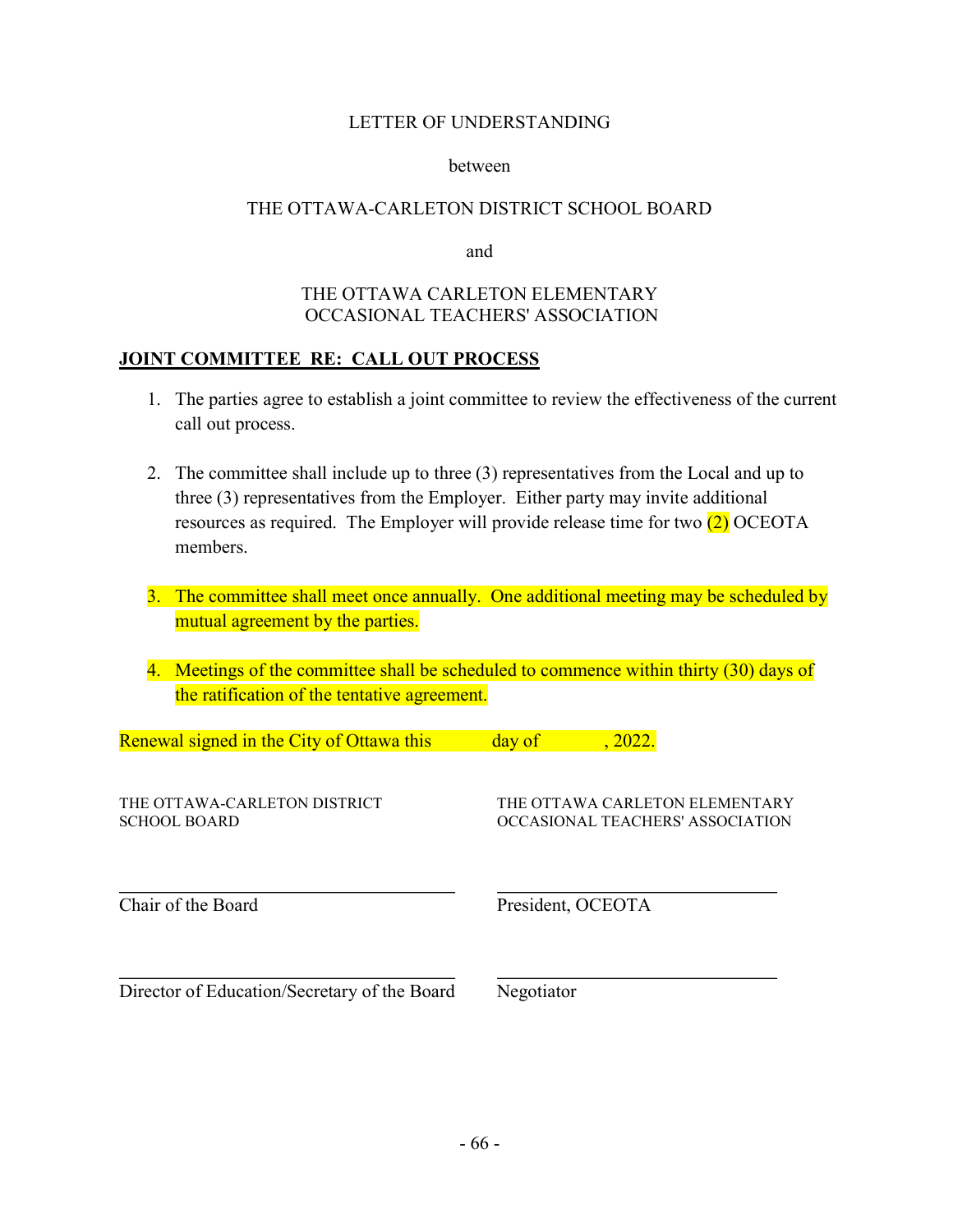## between

## THE OTTAWA-CARLETON DISTRICT SCHOOL BOARD

and

## THE OTTAWA CARLETON ELEMENTARY OCCASIONAL TEACHERS' ASSOCIATION

## **DESIGNATED OCCASIONAL TEACHER**

The parties recognize that the designate occasional teacher (DOT) position may be discontinued at the discretion of the Employer.

The parties further agree to meet once annually to review and discuss the DOT position as established by the Employer. This meeting will occur prior to May 1 of the preceding school year. Up to two (2) members from OCEOTA and two (2) members of the Employer can attend the meeting. One additional meeting may be scheduled by mutual agreement by the parties.

| Signed in the City of Ottawa this            | day of | , 2022.                               |  |
|----------------------------------------------|--------|---------------------------------------|--|
|                                              |        |                                       |  |
|                                              |        |                                       |  |
|                                              |        |                                       |  |
|                                              |        |                                       |  |
|                                              |        |                                       |  |
| THE OTTAWA-CARLETON DISTRICT                 |        | <b>THE OTTAWA CARLETON ELEMENTARY</b> |  |
| <b>SCHOOL BOARD</b>                          |        | OCCASIONAL TEACHERS' ASSOCIATION      |  |
|                                              |        |                                       |  |
|                                              |        |                                       |  |
|                                              |        |                                       |  |
| <b>Chair of the Board</b>                    |        | President, OCEOTA                     |  |
|                                              |        |                                       |  |
|                                              |        |                                       |  |
|                                              |        |                                       |  |
| Director of Education/Secretary of the Board |        | Negotiator                            |  |
|                                              |        |                                       |  |
|                                              |        |                                       |  |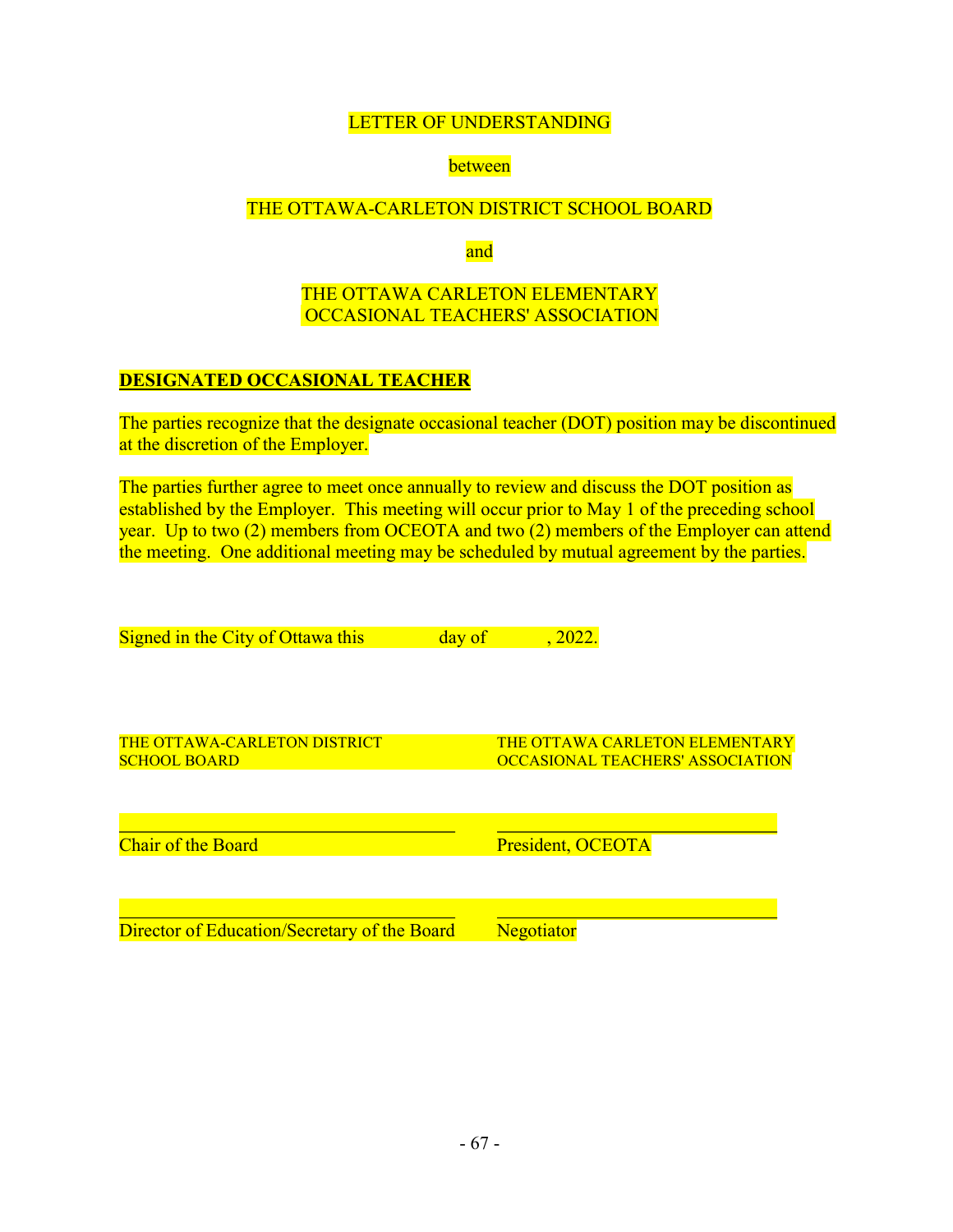#### between

## THE OTTAWA-CARLETON DISTRICT SCHOOL BOARD

and

# THE OTTAWA CARLETON ELEMENTARY OCCASIONAL TEACHERS' ASSOCIATION

# PAY FOR ASSIGNMENTS

Pursuant to Article L14, the Employer shall endeavour to ensure that Occasional Teachers are paid for all assignments worked by the second pay in July.

Related concerns will be raised through the Consultation Committee.

| Renewal signed in the City of Ottawa this           | day of<br><u>, 2022.</u>                                           |
|-----------------------------------------------------|--------------------------------------------------------------------|
| THE OTTAWA-CARLETON DISTRICT<br><b>SCHOOL BOARD</b> | THE OTTAWA CARLETON ELEMENTARY<br>OCCASIONAL TEACHERS' ASSOCIATION |
| Chair of the Board                                  | President, OCEOTA                                                  |
| Director of Education/Secretary of the Board        | Negotiator                                                         |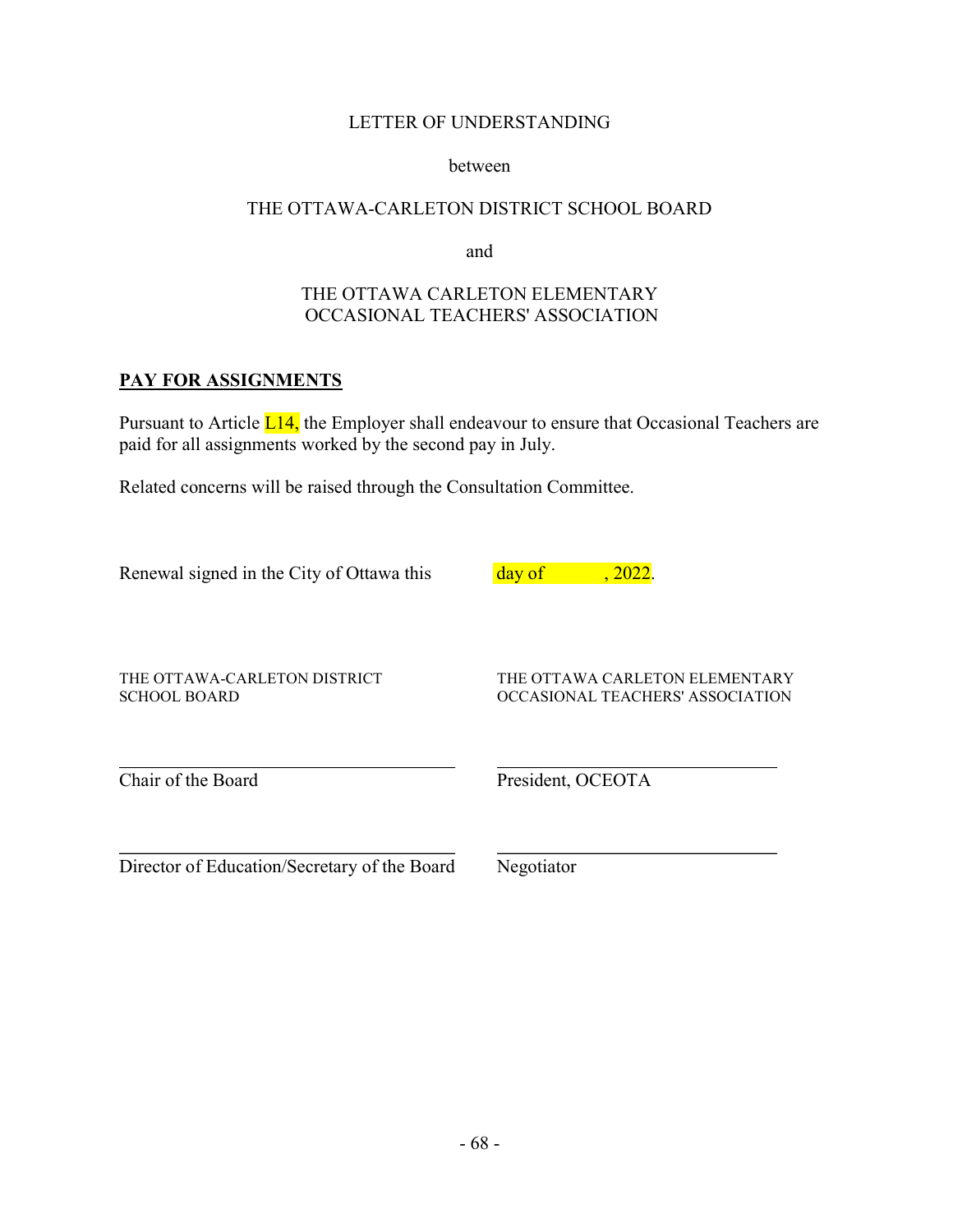#### between

## THE OTTAWA-CARLETON DISTRICT SCHOOL BOARD

and

# THE OTTAWA CARLETON ELEMENTARY OCCASIONAL TEACHERS' ASSOCIATION

# **EI HOURS**

Effective September 1, 2009, it is understood and agreed by the parties that subject to Human Resources and Skills Development Canada Federal Department (HRSD) rules, the daily hours of work for a full day assignment for EI reporting purposes, shall be recognized as 8.

| Renewal signed in the City of Ottawa this           | day of<br>, 2022.                                                  |
|-----------------------------------------------------|--------------------------------------------------------------------|
| THE OTTAWA-CARLETON DISTRICT<br><b>SCHOOL BOARD</b> | THE OTTAWA CARLETON ELEMENTARY<br>OCCASIONAL TEACHERS' ASSOCIATION |
| Chair of the Board                                  | President, OCEOTA                                                  |
| Director of Education/Secretary of the Board        | Negotiator                                                         |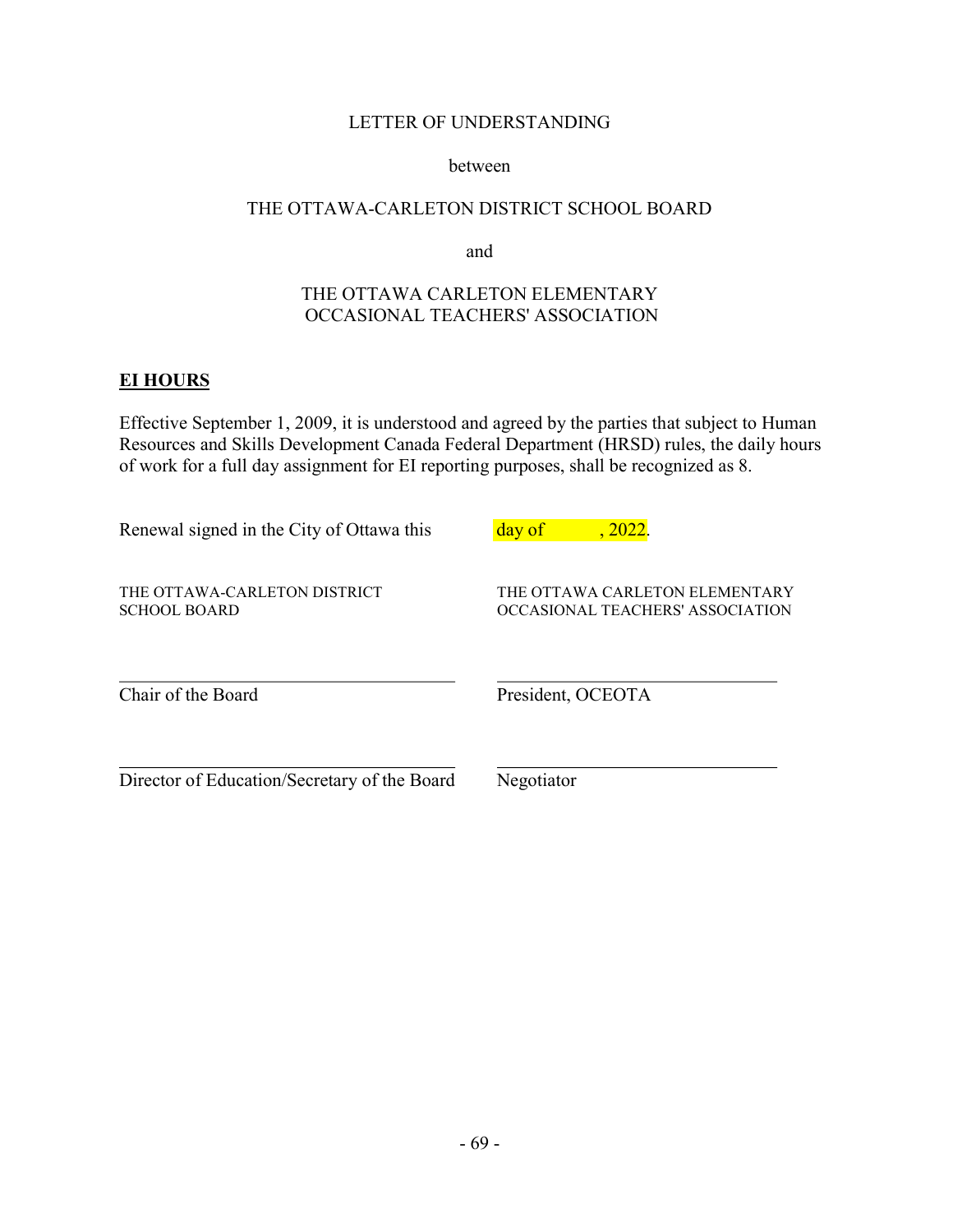### between

### THE OTTAWA-CARLETON DISTRICT SCHOOL BOARD

and

## THE OTTAWA CARLETON ELEMENTARY OCCASIONAL TEACHERS' ASSOCIATION

### **MEMBER DATA**

In addition to the data provided to the Union under Article L4, the OCDSB shall provide access to an electronic self-service report to a representative of the Union. The Employer will endeavour to provide the following fields to the Union:

Employees' name, address, Board email, the Ministry Identification Number (MIDENT) for LTOs only, OCT Number, salary, Departure Code (Active/Terminate/Retired), FTE status for LTOs only, Position for LTOs only, Member Leave Status (Reason Code), salary for the period, the amounts deducted (dues and levy), phone number, location for LTOs only, location number for LTOs only, and step for LTOs only.

The Parties recognize that at this time some of the categories may not be provided due to the limitations on drawing this information from the Employer's employee and payroll information database.

The report will be available to a representative of the union within 60 days of the ratification of the local collective agreement.

| Signed in the City of Ottawa this                          | day of | , 2022.                                                                          |
|------------------------------------------------------------|--------|----------------------------------------------------------------------------------|
|                                                            |        |                                                                                  |
| <b>THE OTTAWA-CARLETON DISTRICT</b><br><b>SCHOOL BOARD</b> |        | <b>THE OTTAWA CARLETON ELEMENTARY</b><br><b>OCCASIONAL TEACHERS' ASSOCIATION</b> |
| <b>Chair of the Board</b>                                  |        | President, OCEOTA                                                                |
| Director of Education/Secretary of the Board               |        | <b>Negotiator</b>                                                                |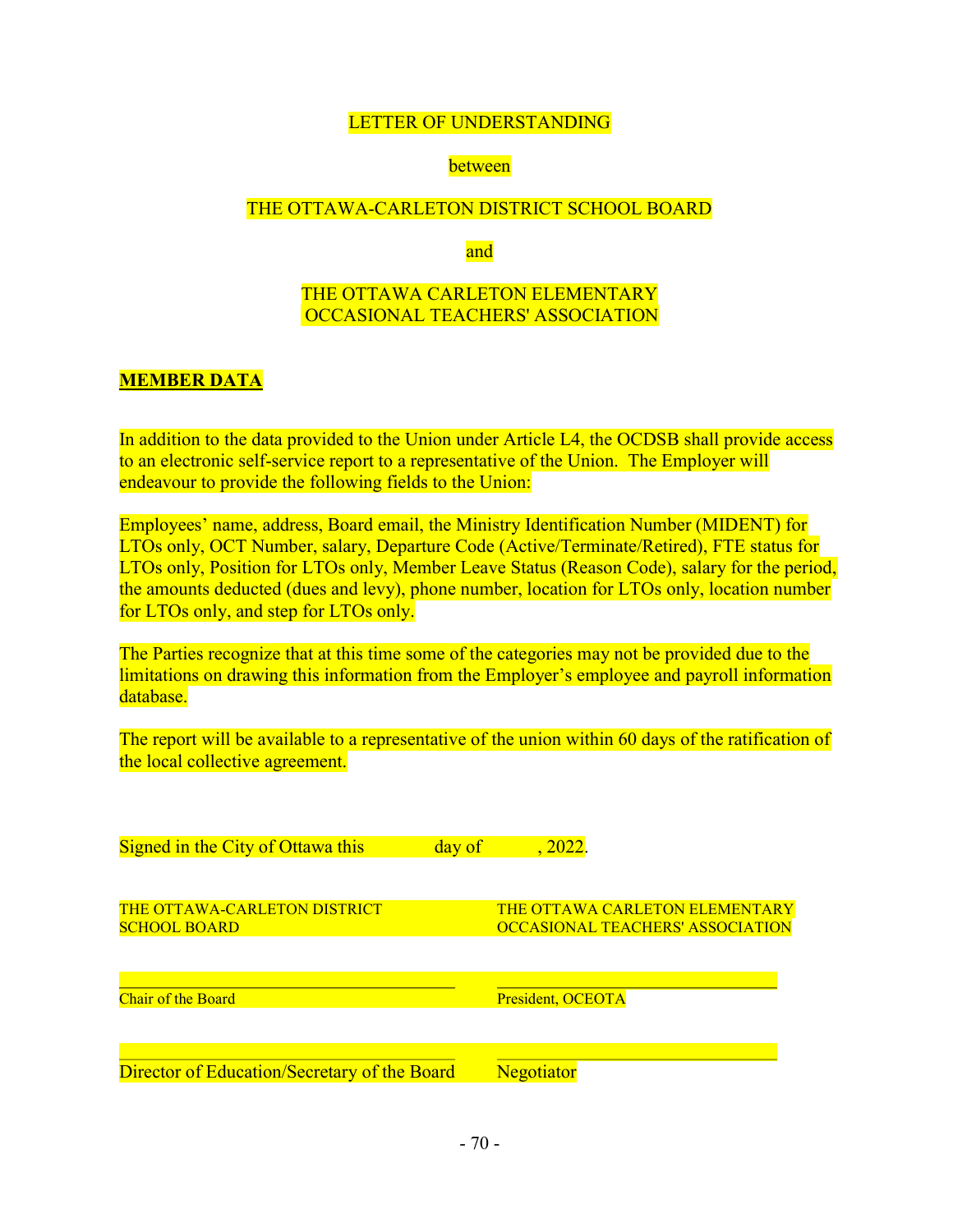#### hetween

### THE OTTAWA-CARLETON DISTRICT SCHOOL BOARD

and

## THE OTTAWA CARLETON ELEMENTARY OCCASIONAL TEACHERS' ASSOCIATION

## PROFESSIONAL DEVELOPMENT FUND

The Employer agrees to provide the bargaining unit with an amount of \$10,000.00 annually to be used for professional development opportunities for members of the Bargaining Unit.

The Bargaining Unit will provide an annual written report and account to the Employer as to the use of these funds not later than 30 June of each year. Any funds that remain unused at the end of the school year shall be returned to the Employer.

If all conditions as outlined above are met, the Employer by October 31 of each year, will issue a cheque in this amount to the Bargaining Unit.

| Renewal signed in the City of Ottawa this           | , 2022.<br>day of                                                  |
|-----------------------------------------------------|--------------------------------------------------------------------|
| THE OTTAWA-CARLETON DISTRICT<br><b>SCHOOL BOARD</b> | THE OTTAWA CARLETON ELEMENTARY<br>OCCASIONAL TEACHERS' ASSOCIATION |
| Chair of the Board                                  | President, OCEOTA                                                  |
| Director of Education/Secretary of the Board        | Negotiator                                                         |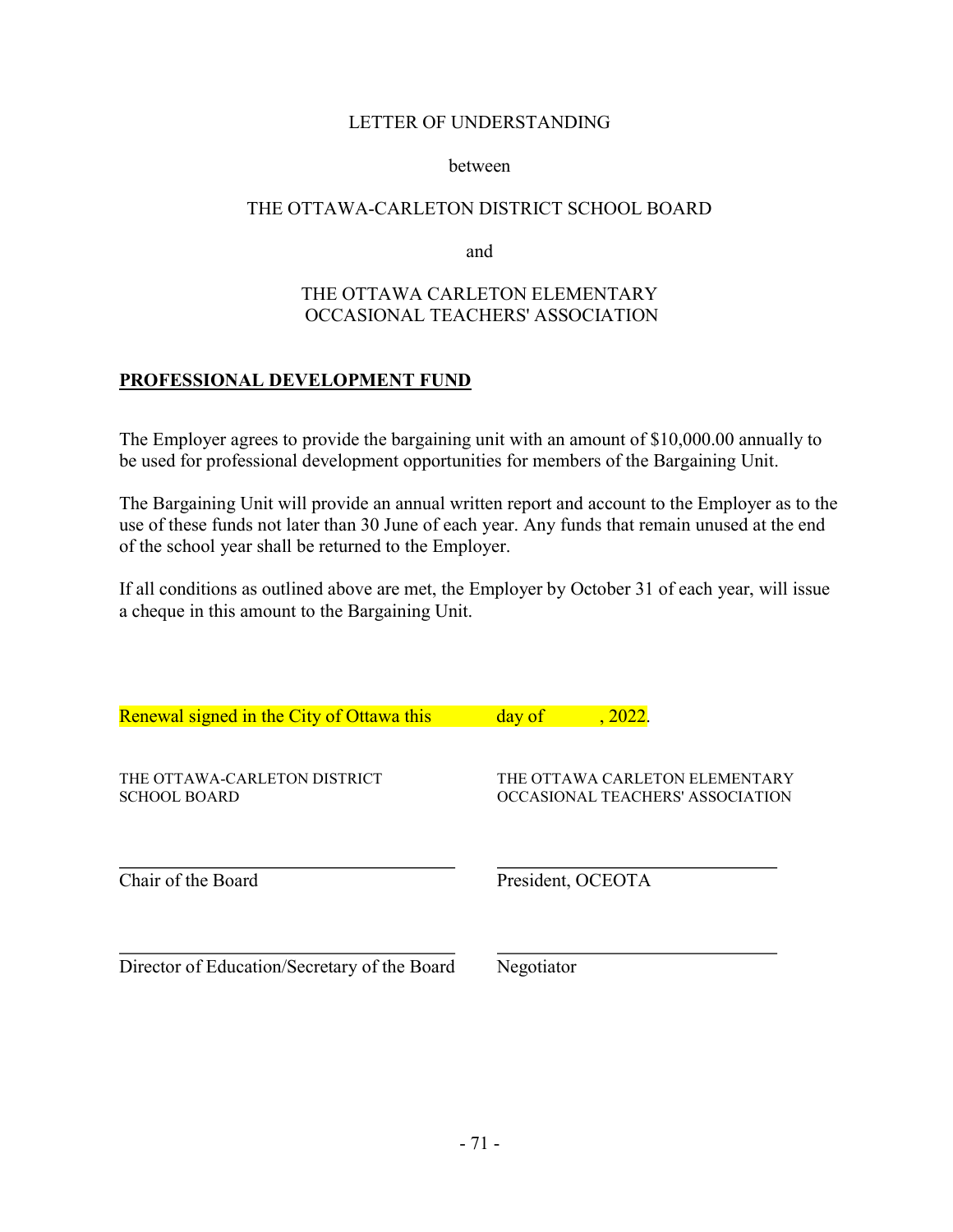### between

## THE OTTAWA-CARLETON DISTRICT SCHOOL BOARD

and

## THE OTTAWA CARLETON ELEMENTARY OCCASIONAL TEACHERS' ASSOCIATION

### **STAFFING PROCESS**

The parties agree to meet once annually to review and discuss the LTO/Contract Teacher staffing process as established by the Employer. Up to two (2) members from OCEOTA and two (2) members of the Employer can attend the meeting. One additional meeting may be scheduled by mutual agreement by the parties. The initial meeting will be scheduled by April 1 of each year.

| Signed in the City of Ottawa this |  |
|-----------------------------------|--|
|-----------------------------------|--|

 $day of$ ,  $2022$ .

THE OTTAWA-CARLETON DISTRICT **SCHOOL BOARD** 

THE OTTAWA CARLETON ELEMENTARY OCCASIONAL TEACHERS' ASSOCIATION

Chair of the Board

President, OCEOTA

Director of Education/Secretary of the Board

Negotiator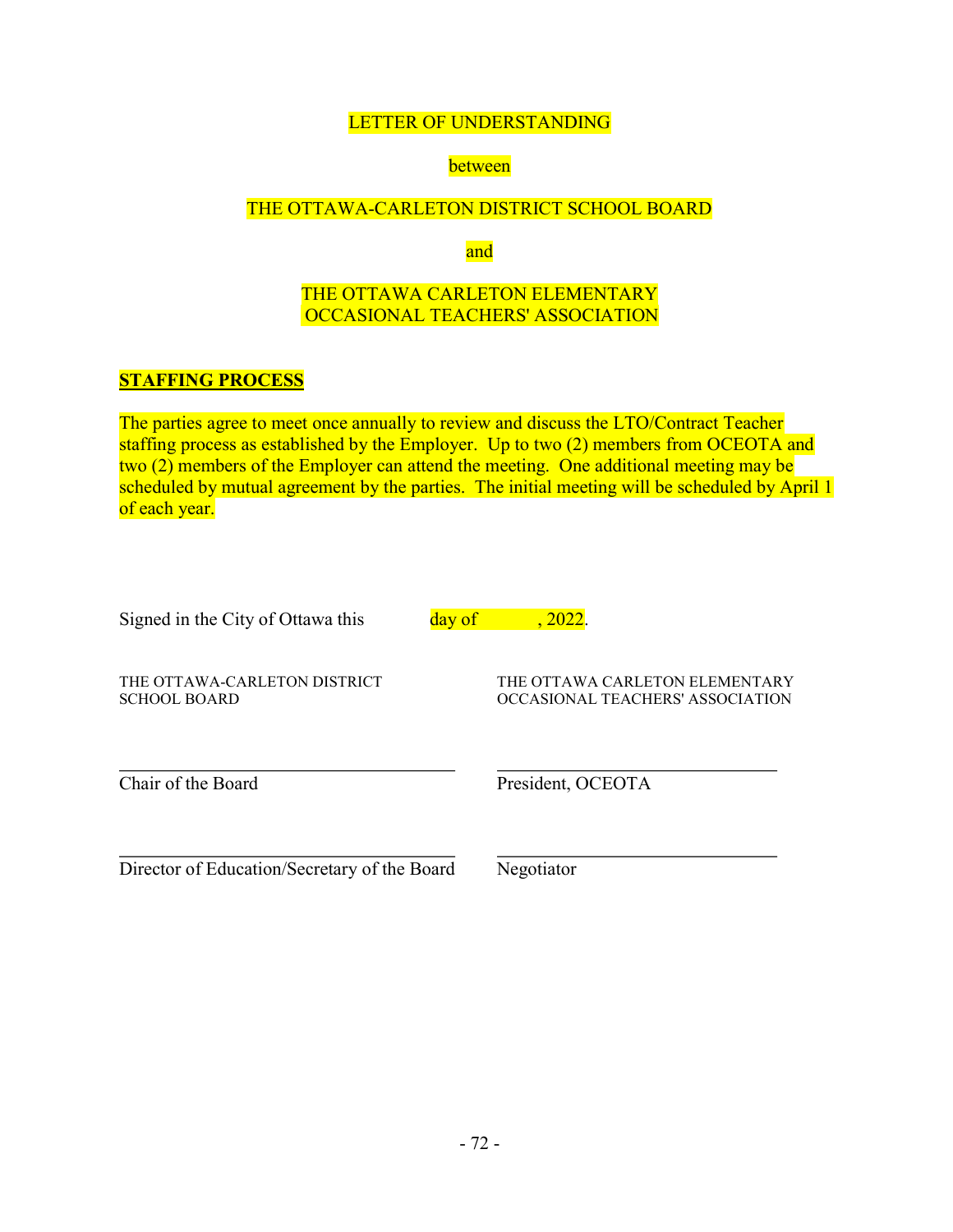### between

### THE OTTAWA-CARLETON DISTRICT SCHOOL BOARD

and

## THE OTTAWA CARLETON ELEMENTARY **OCCASIONAL TEACHERS' ASSOCIATION**

## **MINIMUM DAILY ASSIGNMENT**

The Employer will operate a pilot project during the 2022-2023 school year regarding posting daily OT assignments of not less than 0.50 per day. The purpose of the pilot project is to determine whether it has a positive impact on filling daily OT assignments.

The parties agree to create a joint committee to discuss the implementation of this pilot project. The committee will meet within 30 days of the ratification of this agreement.

During the course of the pilot project the parties agree that the school administration team will assign the OT professional duties for any part of the assignment that is over and above what is required to replace the absent teacher. The additional professional duties may include a duty adjacent to or within the position, or as a result of an unfilled absence, the repayment of preparation time to other teachers, support to another class or group of students, etc.

The parties recognize that there may be situations whereby assignments can be posted in less than 0.50 increments, for example to allow a part time LTO or teacher, who's FTE status is greater than 0.50 but less than 1.0, to accept partial assignments. Situations like this will be discussed by the committee.

The parties shall meet up to three (3) times during he 2021-2022 school year, unless mutually agreed otherwise, to discuss the implementation of the pilot project and will meet up to three (3) times during the pilot project to make any necessary adjustments and review its effectiveness. Up to two  $(2)$  members from OCEOTA and two  $(2)$  members of the Employer may attend the meeting.